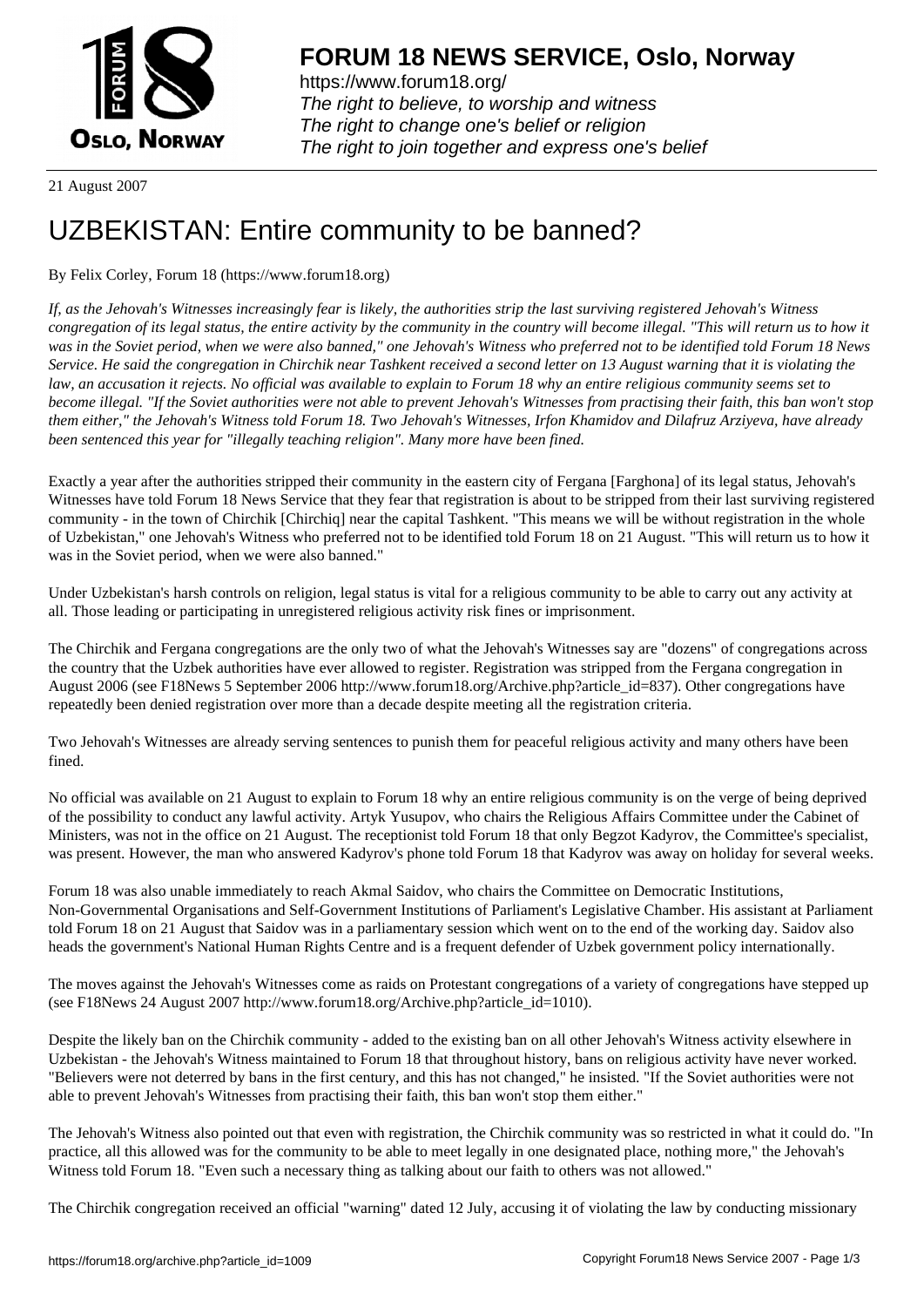religious communities from spreading their faith.

The congregation filed its response on 10 August during a meeting with Hamdambek Rasulov, who heads the section of the Justice Department of Tashkent Region responsible for registering religious organisations, and his assistant. Rasulov had been present on 2 April, when the Chirchik community marked the Memorial of Christ's death.

Then the Chirchik congregation received a second letter from the Department of Justice repeating the accusations of the earlier warning. "The letter more and less rejects the reply to the first warning," the Jehovah's Witness told Forum 18. "It was issued on Monday, 13 August, very soon after our response had been delivered. This was really quick." He said the community is now preparing its response. He added that the Justice Department official who signed both letters, B. Atamatov, has refused to discuss the second letter with members of the Chirchik congregation.

The second letter repeats the allegation that the Chirchik congregation delivered imported literature to the Fergana congregation in 2006 without government permission. "But importing the literature was done with the authorities' permission," the Jehovah's Witnesses insist.

The second letter repeats the demand for updated documents from the community, even though copies of these documents were delivered to Rasulov on 10 August along with the community's reply. "It could be that Atamatov was not aware that copies of these documents were delivered on 10 August."

"The second letter does not contain the heading 'warning'," the Jehovah's Witness told Forum 18. "Yet if the officials view this second letter also as an official second 'warning' to the registered Chirchik congregation, this may be a prerequisite for the authorities to deregister it."

The telephones at the Tashkent Region Justice Department went unanswered when Forum 18 rang on 21 August.

Government officials have repeatedly boasted that 2,222 religious communities of 16 faiths have state registration, though these figures are impossible to verify independently. Yet officials have repeatedly denied registration to other religious communities they do not like, including many Jehovah's Witness congregations, as well as Muslim communities outside the framework of the state-sponsored Muslim Board and Protestant congregations, especially those led by ethnic Uzbeks and Karakalpaks. Many Protestant congregations have also been stripped of registration in the past two years (see F18News 16 February 2007 http://www.forum18.org/Archive.php?article\_id=913).

Meanwhile Dilafruz Arziyeva, a 25-year-old Jehovah's Witness from Samarkand in central Uzbekistan, has failed in her attempt to have her sentence for "illegal religious teaching" overturned.

Arziyeva was tried on 6 June under Article 229-2 of the Criminal Code, which punishes "violation of the procedure for teaching religious beliefs". She was sentenced to two years' correctional labour, with 20 per cent of her income to be deducted and handed over to the state (see F18News 20 June 2007 http://www.forum18.org/Archive.php?article\_id=977).

On 14 August the regional court in Samarkand rejected her appeal, Jehovah's Witnesses told Forum 18. As happened at her trial, international observers were barred entry to the courtroom.

"Arziyeva's lawyer filed evidence of clear violations of the law," the Jehovah's Witnesses reported. "No one testified that Arziyeva taught religion." The prosecutor present at her appeal told the court not to change her sentence. He said that the Constitution does not forbid belief. He added that the literature of Jehovah's Witnesses has been examined and does not have any anti-state content. He then asked why Arziyeva did not read the literature at home and believe. He asked, "Why do you go out on the street and tell others about your belief?"

On 4 August, even before Arziyeva's appeal was heard and before her sentence had come into force, police telephoned her home and threatened to take her into custody if she did not surrender herself to them that day to begin her two-year sentence.

Jehovah's Witnesses told Forum 18 that Arziyeva is still at her Samarkand home awaiting the imposition of the sentence. They say that as she is unemployed, it is unclear whether the police will assign her to a job or whether she will be required to find one herself. However, the Jehovah's Witnesses complain that the docking of one fifth of her wages over two years is like "a continuing fine each month".

Fellow Samarkand-based Jehovah's Witness Irfon Khamidov was sentenced on 14 May to two years in a labour camp for the same "crime". He lost his appeal against his sentence on 21 June. Pentecostal pastor Dmitry Shestakov (also known as David) is serving a four-year sentence in a labour camp in Navoi [Nawoiy] in central Uzbekistan for "leading an illegal congregation" and propagating "religious extremism". He denies the charges (see F18News 27 June 2007 http://www.forum18.org/Archive.php?article\_id=982). (END)